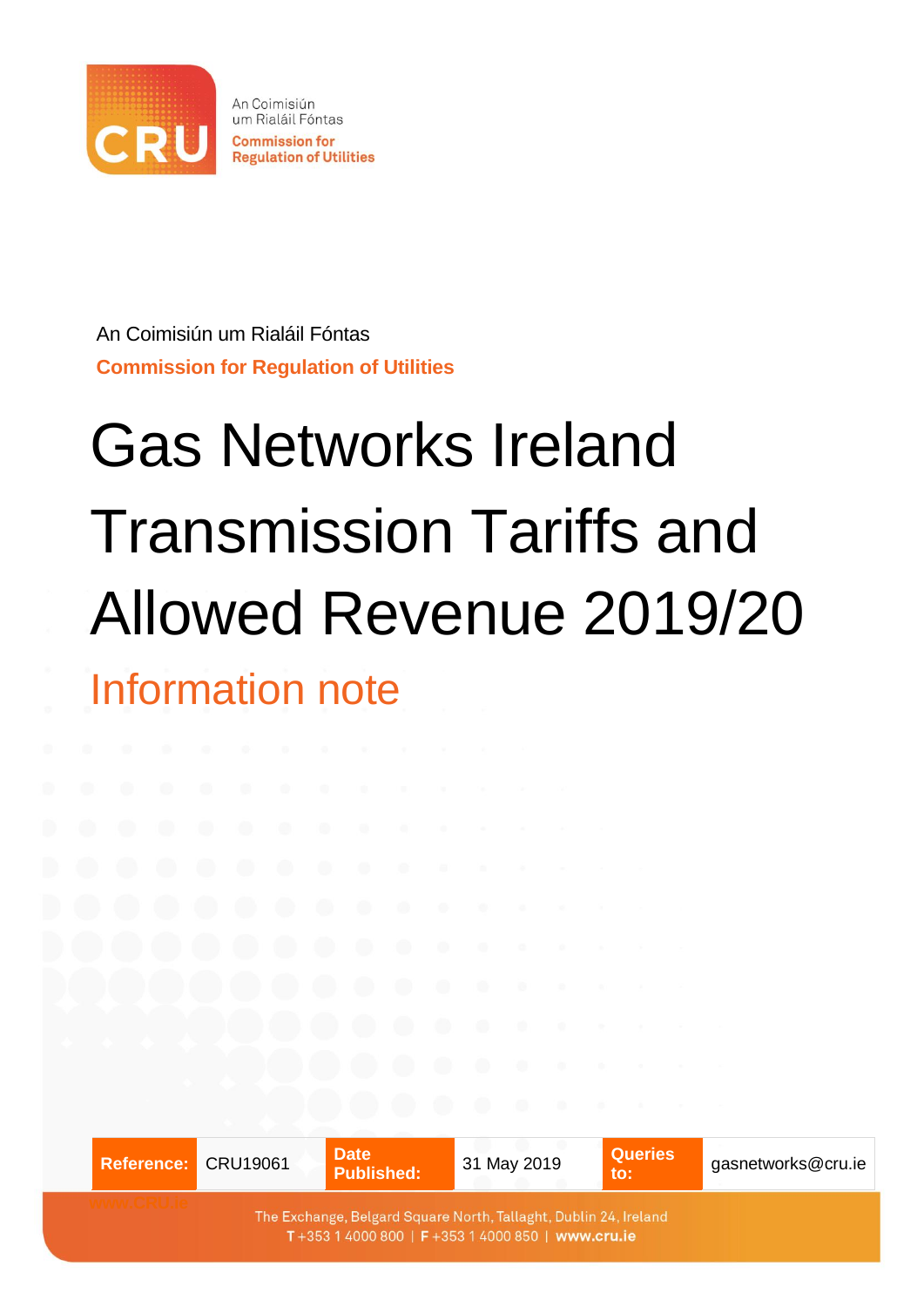# **Executive Summary**

Article 29 of the Tariff Network Code<sup>1</sup>, requires that transmission reserve prices and a set of accompanying information is published 30 days ahead of the annual yearly capacity auctions. The annual yearly capacity auctions will be held on 1 July 2019 for the forthcoming gas year which commences on 1 October 2019. As such this information needs to be made available by the start of June.

With this paper, the Commission for Regulation of Utilities (CRU) is publishing the required information. It should be noted that a more detailed paper on the transmission tariffs will be published 30 days ahead of the 2019/20 gas year, which runs from 1 October – 30 September. That publication will fulfil the requirements of Article 30 of the Tariff Network Code.

On the basis of the revenues, forecast capacity bookings and forecast commodity flows, the network tariffs that will prevail from 01 October 2019 to 30 September 2020 are set out in the following tables. The tariffs outlined in Tables 2 and 3 are new transmission tariffs set as part of the CRU's Decision on the Harmonised Transmission Tariff Methodology for Gas.

Table 2 sets out the tariffs for Virtual Reverse Flow (VRF). VRF is a 'reverse flow' service offered on a virtual interruptible basis, at the Interconnection Points. It enables Shippers to virtually flow gas out of the ROI via Moffat and into the ROI via Gormanston. It has been possible to virtually reverse flow at Moffat and Gormanstown for a number of years but this is the first year that a transmission tariff has applied for these products - previously an interim registration fee had applied.

Table 3 provides the transmission tariffs that will apply for renewable natural gas – commonly referred to as biogas. A tariff is being introduced for renewable natural gas to facilitate the injection of renewable natural gas into the transmission system.

 $\overline{a}$ 

<sup>1</sup> Commission Regulation (EU) 2017/460 – 16 March 2017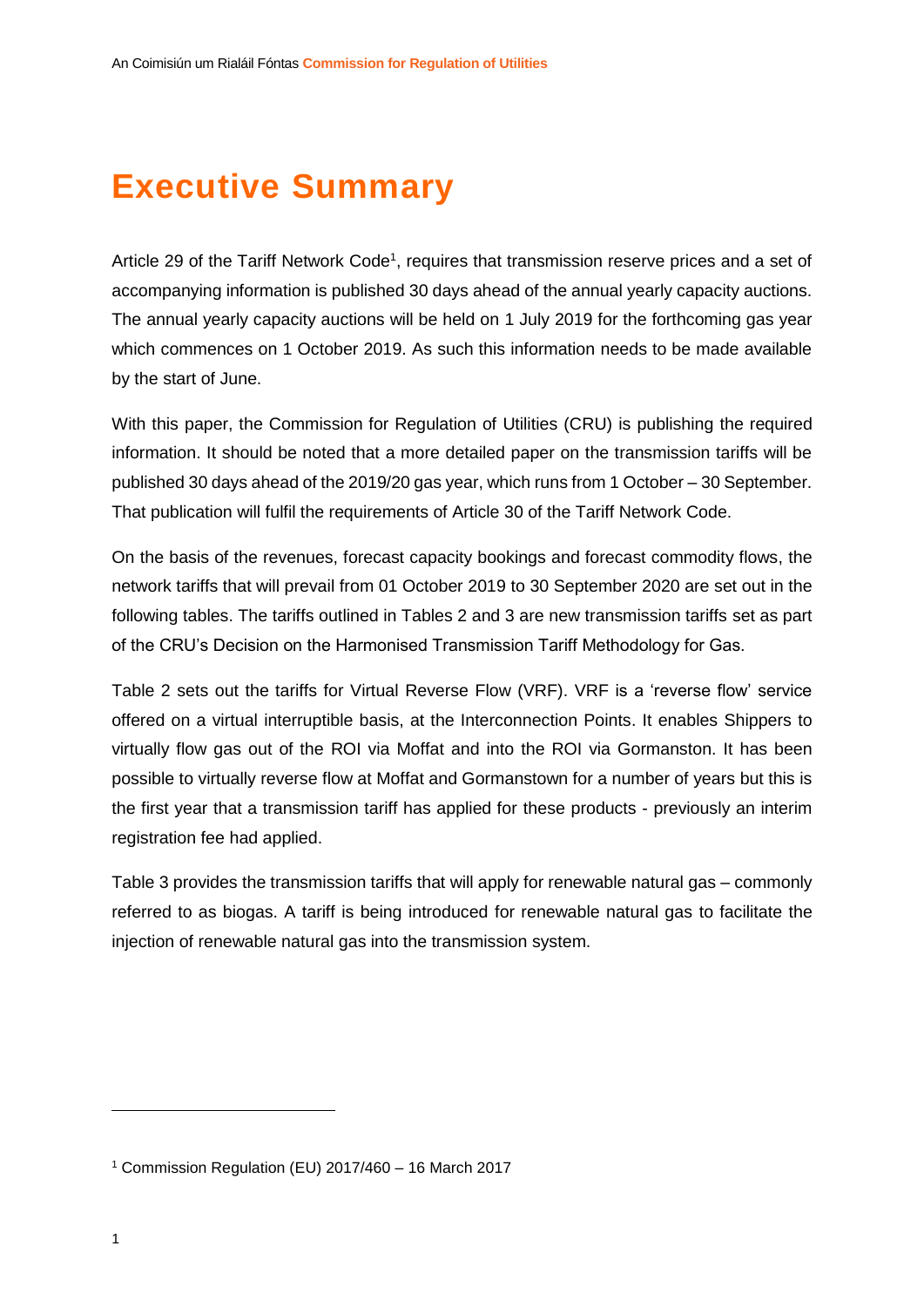#### **Table 1 Transmission Tariffs 2019/20**

|                   |                                 | <b>Bellanaboy</b> | <b>Inch Production</b><br>€ | <b>Moffat</b> | <b>Exit</b> |
|-------------------|---------------------------------|-------------------|-----------------------------|---------------|-------------|
|                   |                                 | €                 |                             | €             | €           |
| Firm <sup>2</sup> | Capacity<br>per peak<br>day MWh | 619.4423          | 105.557                     | 301.345       | 367.658     |
|                   | Commodity<br>Per MWh            |                   | 0.103                       |               | 0.216       |

#### **Table 2: Virtual Reverse Flow Tariffs 2019/20**

|                      |                           | <b>Gormanston VRF Entry</b> | <b>Moffat VRF Exit</b> |  |
|----------------------|---------------------------|-----------------------------|------------------------|--|
|                      |                           | €                           | €                      |  |
| <b>Interruptible</b> | Capacity per peak day MWh | 65.110                      | 250.044                |  |
|                      | <b>Commodity Per MWh</b>  | 0.103                       | 0.216                  |  |

#### **Table 3 Renewable Natural Gas Tariff 2019/20**

|             |                           | <b>Renewable Natural Gas Entry</b> |  |
|-------------|---------------------------|------------------------------------|--|
|             |                           | €                                  |  |
| <b>Firm</b> | Capacity per peak day MWh | 92.775                             |  |
|             | <b>Commodity Per MWh</b>  | 0.103                              |  |

**.** 

<sup>&</sup>lt;sup>2</sup> "Firm" means gas transmission capacity contractually guaranteed as uninterruptible by the transmission system operator.

<sup>&</sup>lt;sup>3</sup> This is composed of two elements; one to remunerate the Allowed Revenue of GNI (€118.89) plus a Corrib Linkline Element (€500.55), which will remunerate the revenues relating to the Corrib Linkline (Corrib Partners).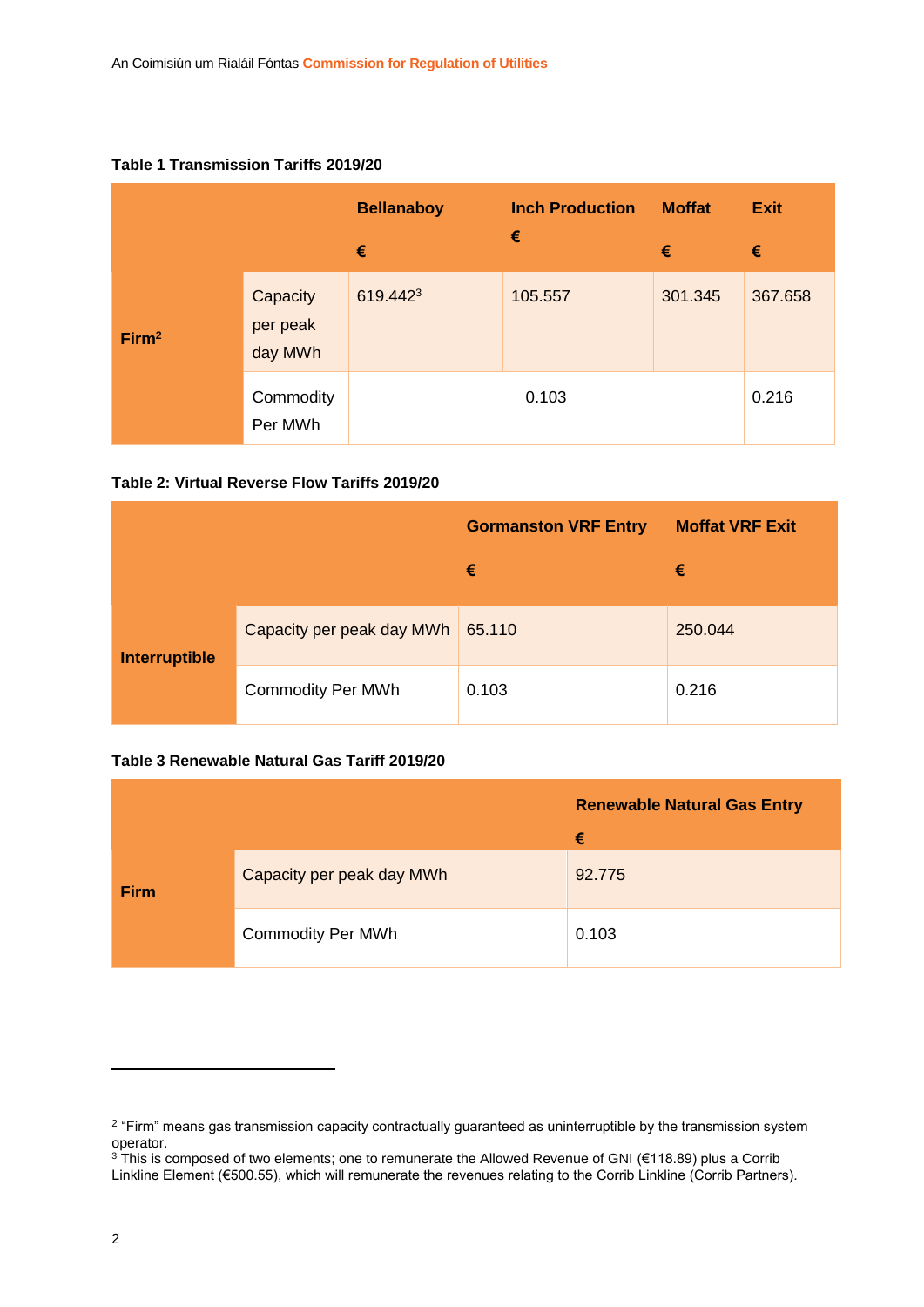It is estimated that, due to reduced tariffs at Moffat, the transportation cost of gas from GB to RoI will decrease in nominal terms by **c.6.5%.** The reduced tariff at Moffat is largely a result of greater gas flows through Moffat due to increased demand and lower flows from Corrib. Transportation costs from Bellanaboy have fallen by **c.3.3%**.

Network tariffs are charged to gas suppliers who may choose to pass them on to their customers. The network tariff changes in this paper will equate to a **c. 0.48% (or €3.65)** decrease in the average annual bill of residential gas customers.

The combined effect of the Transmission and Distribution Network Tariffs for 2019/20 on the average annual bill of residential gas customer, is estimated to be a decrease of **c. €8.59**, equating to approximately a **1.13%** decrease.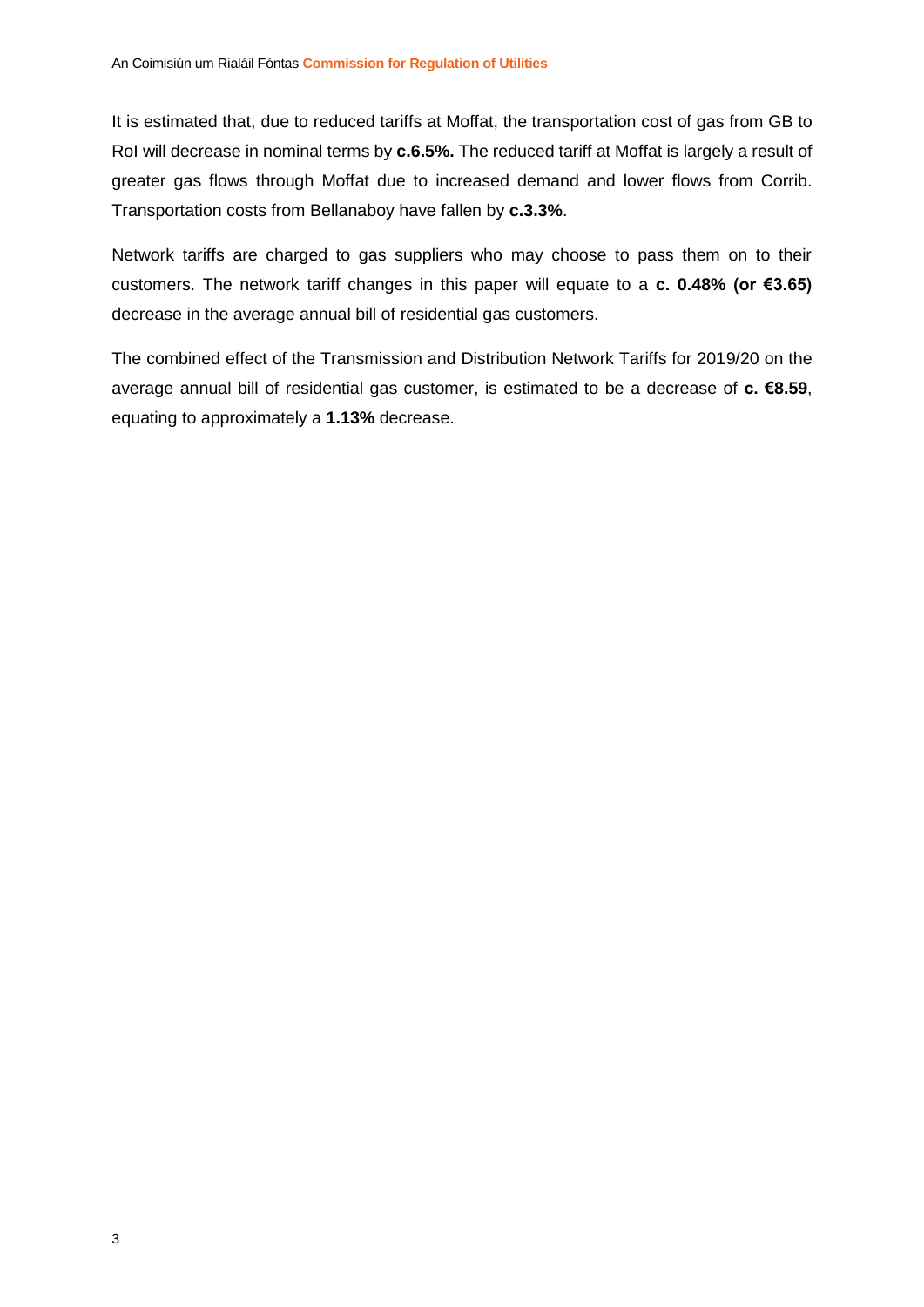# **Public Impact Statement**

The CRU is legally responsible for regulating network charges in the natural gas market. The CRU may set the basis for charges for using the transmission systems. Our mission is to protect the public interest in water, energy and energy safety.

The tariffs set out in this paper are charged to suppliers for use of Gas Network Ireland's transmission network – this network consists of the larger gas pipes, for example the gas pipes between larger cities and towns. The tariffs are designed to recover only necessary costs. Suppliers may choose to pass the costs for use of this network on to their customers.

The CRU conducts an annual review of transmission tariffs to ensure that only necessary costs are included in the calculation of these tariffs. This work has now completed and the transmission tariffs to apply from  $30<sup>th</sup>$  September 2019 to 1<sup>st</sup> October 2020 are published in this paper. There are new tariffs for renewable natural gas – commonly referred to as biogas. This is to facilitate renewable natural gas injection into the transmission system as the market for this alternative gas further develops. There is also a new tariff being put in place for virtual reverse flow in and out of RoI. When gas is virtual-reverse-flowed in or out of the country, the gas does not physically flow in that direction. Rather, the flow in or out of the country, is virtual and reflected in financial arrangements between parties.

With the new tariffs to apply from 01 October this year, it is estimated that the cost of moving gas from Great Britain (GB) to the Republic of Ireland (RoI) will decrease by **c.6.5%.** In terms of the impacts of the tariffs on residential customers, it is estimated that the average annual bill for a residential gas customer will reduce by approximately **0.48% (or €3.65)** due to the new transmission tariffs**.**

The tariffs for the use of Gas Networks Ireland's distribution network (the smaller gas pipes, that includes those running to customers' homes) are also being published today. Those tariffs will also apply from 01 October 2019 until 30 September 2020. They are detailed in a separate paper. When we consider the combined effect of the Transmission and Distribution network tariffs for the period to 1<sup>st</sup> October 2019 to 30 September 2020, it is estimated that the average annual bill for residential gas customers will decrease by just under **€9 (€8.59**), or **1.13%** in percentage terms.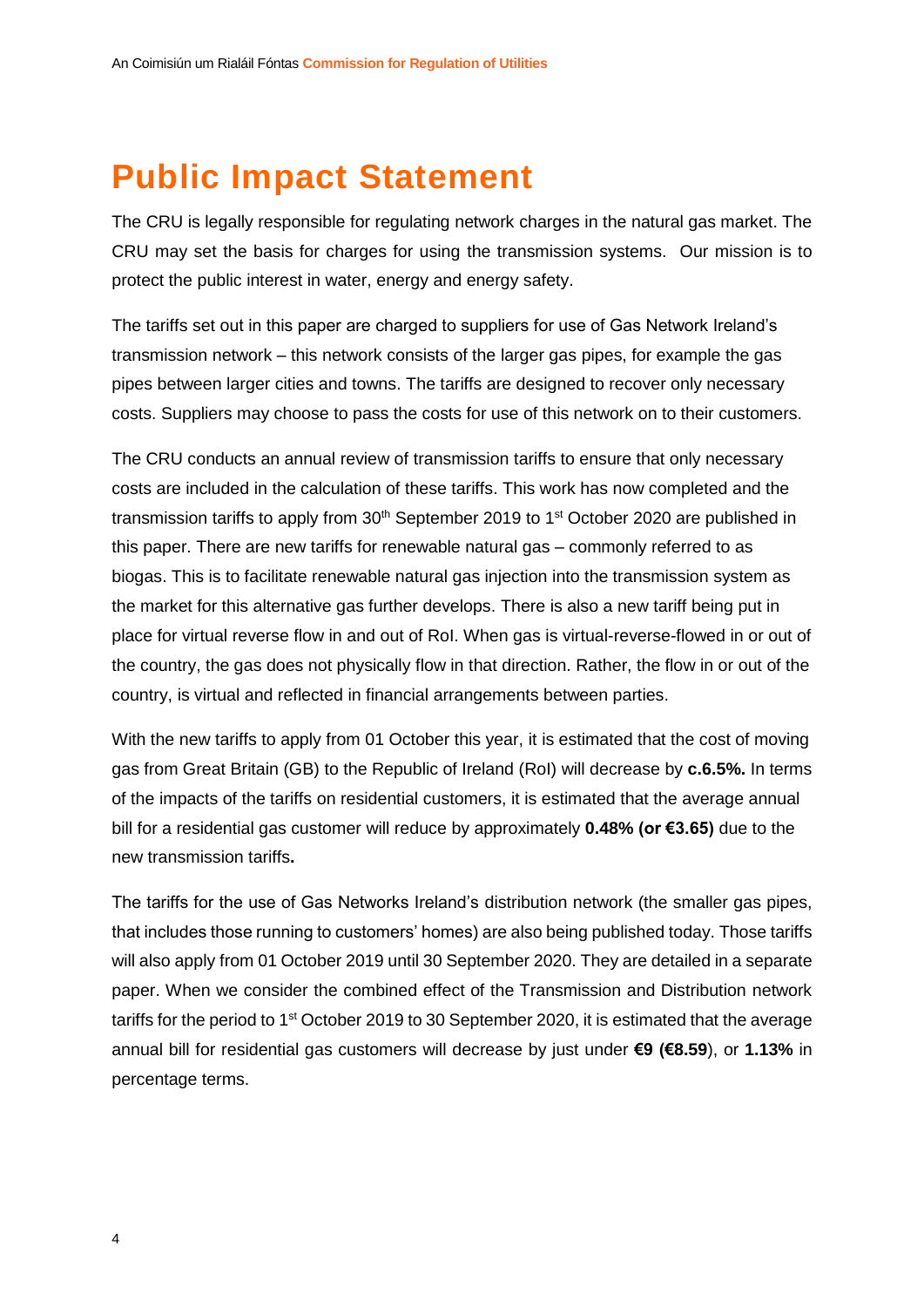# **Glossary of Terms and Abbreviations**

| <b>Abbreviation or Term</b>         | <b>Definition or Meaning</b>                                                                                                       |
|-------------------------------------|------------------------------------------------------------------------------------------------------------------------------------|
| <b>Allowed Revenues</b>             | The sum of revenues that the TSO is entitled to obtain in<br>a given period, as approved by the CRU.                               |
| <b>CRU</b>                          | <b>Commission for Regulation of Utilities</b>                                                                                      |
| <b>Correction Factor (K-Factor)</b> | An adjustment of revenue applied to rectify over or under<br>recoveries.                                                           |
| <b>Extra-over items</b>             | Work items not included in the Price Control                                                                                       |
| <b>GNI</b>                          | <b>Gas Networks Ireland</b>                                                                                                        |
| Pass-through items                  | Work items that were included in the Price Control but<br>the costs of which were not certain at the time of the<br>Price Control. |
| <b>Price Control</b>                | A 5 - yearly review of GNI's allowed revenues.                                                                                     |
| VRF                                 | <b>Virtual Reverse Flow</b>                                                                                                        |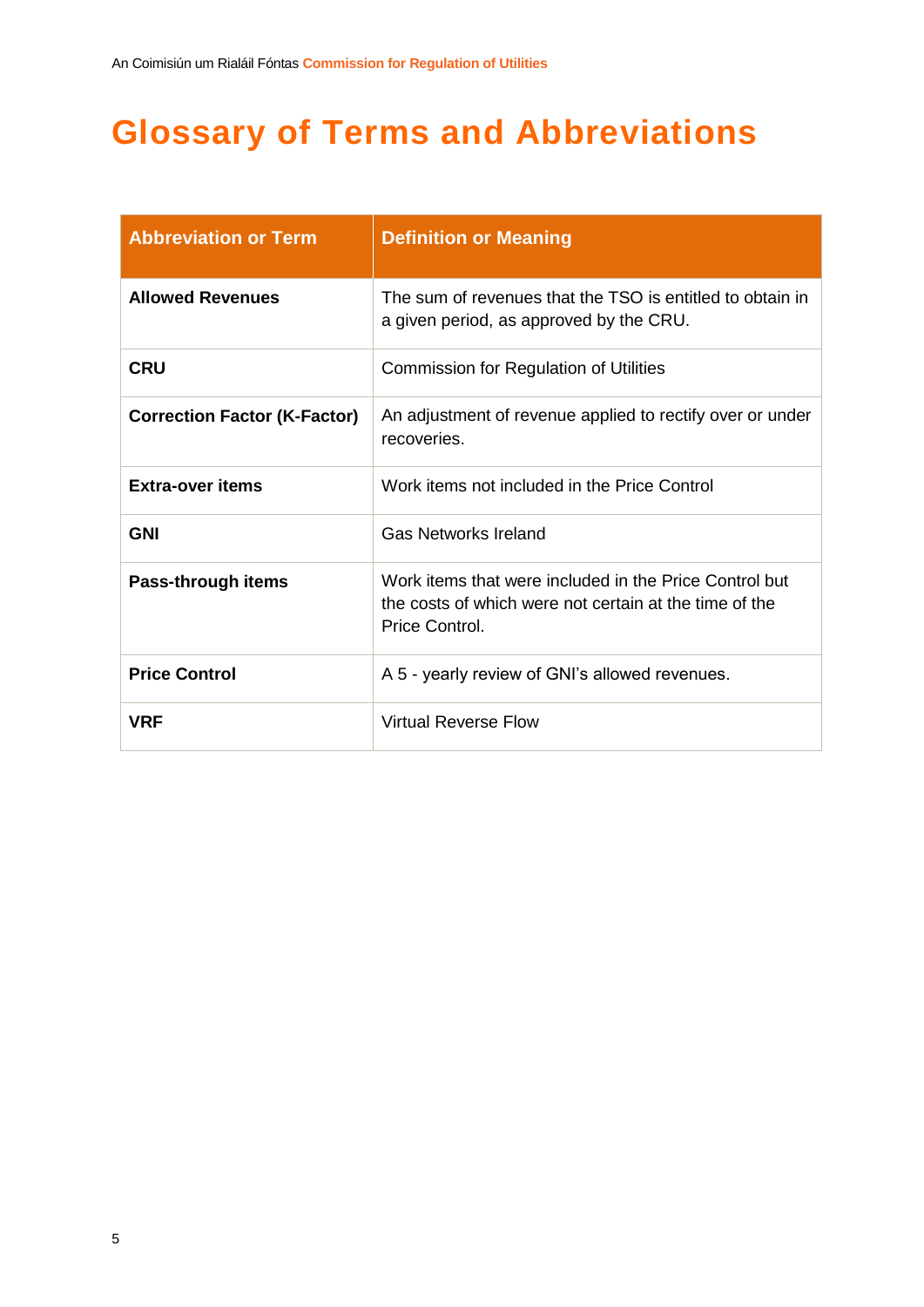# **1 Introduction**

# **1.1 Commission for Regulation of Utilities**

The Commission for Regulation of Utilities (CRU) is Ireland's independent energy and water regulator. The CRU was established in 1999 and now has a wide range of economic, customer protection and safety responsibilities. The CRU's mission is to regulate water, energy and energy safety in the public interest.

Further information on the CRU's role and relevant legislation can be found on the CRU's website at [www.cru.ie](http://www.cru.ie/) .

Under the Gas (Interim) (Regulation) Act, 2002, the CRU is responsible for regulating charges in the natural gas market. Under Section 14 of the Act, the CRU may set the basis for charges for transporting gas through the transmission system.

This paper outlines the CRU's decision in relation to the Gas Network Ireland's (GNI) allowed revenues and transmission tariffs that will apply from 01 October 2019 to 30 September 2020.

The calculation of Transmission tariffs is based on the Price Control (PC4) (CER/17/260) which established revenues for Transmission over the 5 year period from October 2017 to September 2022.

## **1.2 Background Information**

Article 29 of the Tariff Network Code<sup>4</sup>, requires that transmission reserve prices and a set of accompanying information is published 30 days ahead of the annual yearly capacity auctions. The annual yearly capacity auctions will be held on 1 July 2019 for the 2019/20 gas year which commences on 1 October 2019.

# **1.3 Related Documents**

- Decision on October 2017 to September 2022 transmission revenue for GNI (CRU/17/260)
- Gas Networks Ireland Distribution Tariffs 2019/20 (CRU19062)

 $\overline{a}$ 

<sup>4</sup> Commission Regulation (EU) 2017/460 – 16 March 2017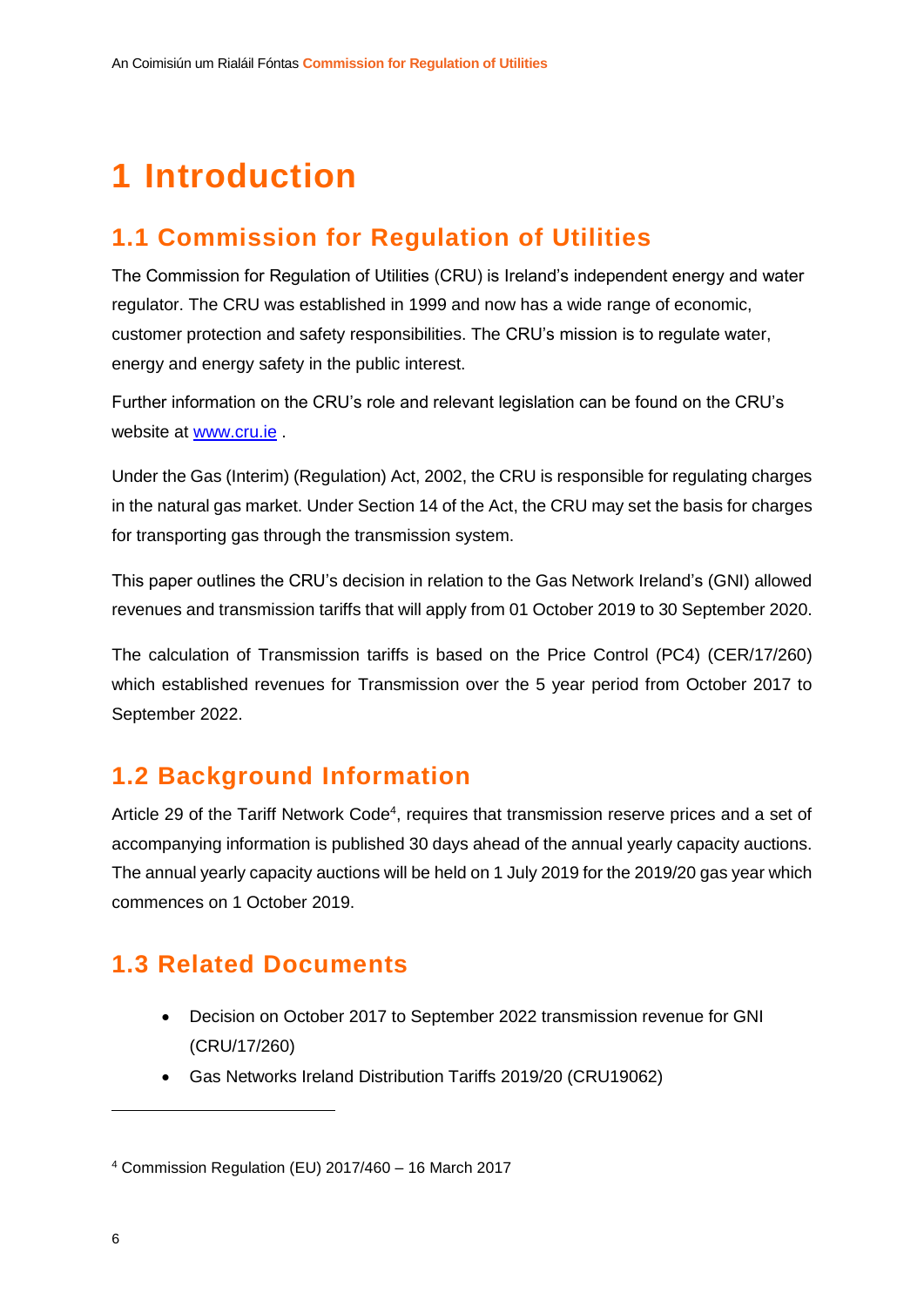# **2 Setting the tariffs for 2019/20**

## **2.1 Revenue setting process and inputs**

In August 2017, the CRU published its Decision Paper (CER/17/260) on the allowed revenue that GNI's transmission business may recover over the Price Control period from 01 October 2017 to 30 September 2022.

## **2.2 Pass-through costs and extra-over items**

As part of the annual tariff setting, GNI submits requests for items that are either considered pass-through costs or extra-over items. Pass-through costs are those for which, at the time of the Price Control, exact expenditure was not finalised. The CRU has decided to allow GNI an allowance of **€0.2m** for CO<sub>2</sub> and **€1.39m** for rates.

Extra-over items are items that were not foreseen at the time of the Price Control. GNI did not seek any transmission extra-over items for 2019/20.

# **2.3 Correction Factor (K-factor)**

A correction factor is an adjustment of revenue applied to rectify over or under recoveries from previous gas years.

The transmission correction factor for 2019/20 tariffs is a **€21m** give-back. This over-recovery relates to a 2017/18 allowed revenue variance (**€15.51m**), pass-through costs (**€3.38m**), inflation **(€0.81m)** and interest costs (**€1.01m**). It should be noted that any over-recovery in excess of 105% of allowed revenues is returned in the following gas year i.e. any 17/18 kfactor > 105% is returned in gas year 2020/2021 and not gas year 2019/20. As this k-factor give-back exceeds the 105% rule, €9.2m will be returned in 2019/20 and the remainder will be returned in 2020/21. This is to ensure that the tariffs are stable and that volatility is avoided.

# **2.4 Demand Projections**

As part of the PC4 Decision demand projections were estimated by GNI for each of the five years of the control period. As part of the setting of annual tariffs these demand figures have been adjusted to consider the latest available forecasts.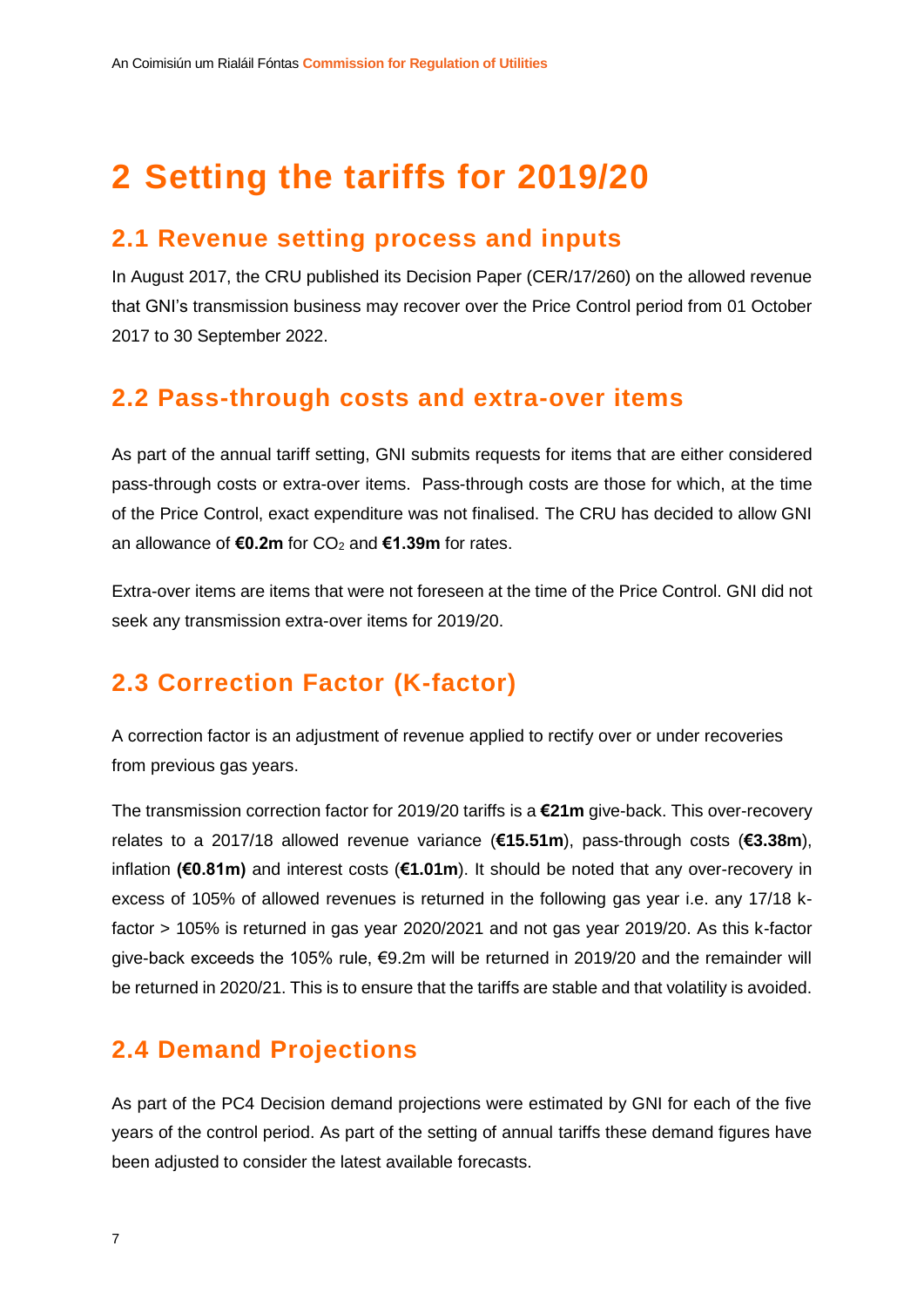At a high-level, GNI forecast transmission demand to increase by **c.7%** when compared with 18/19 tariff demands.

#### **2.4.1 Exit Forecasts**

GNI anticipate weighted Exit capacity to increase by **c.4%** when compared to 18/19 tariff demands forecasts. Exit commodity is forecast to be **c.7%** higher than 18/19 tariff demand forecasts.

This is due mainly to higher electricity demand; the latest forecast outages have also been applied. Large Daily Metered (LDM) and Daily Metered (DM) forecast bookings are expected to be higher than 18/19 tariff levels as a result of increased economic activity. Non-Daily Metered forecasts are ahead but the capacity is behind 18/19 tariff levels due to a lower 1 in  $50^5$ .  $^6$ 

#### **2.4.2 Entry Forecasts**

Due to increasing transmission Exit capacity demand, the weighted Entry capacity demands for the 2019/20 tariff year are forecast to increase by **c.1%** from 2018/19 levels. Based on the latest profiles, Corrib is behind by **-16%** which has resulted in Moffat being ahead by **c.34%<sup>7</sup>** .

Entry commodity demands for the 2019/20 tariff year are forecast to be **c.7%** higher than 2018/19 tariff demands. Similarly, this is driven by higher Exit demands.

## **2.5 Tariff Network Code**

In line with Article 29 of the Tariff Network Code<sup>8</sup>, this section includes the accompanying information which the CRU is required to publish along with the transmission reserve prices.

**.** 

<sup>5</sup> The draft 1 in 50 has decreased in 2019/20 compared with the 2018/19 tariff demands.

<sup>6</sup> . A '1 in 50' peak day is a severe winter peak day that is statistically only likely to occur once every 50 years.

<sup>7</sup> Based on latest Corrib profile.

<sup>8</sup> Commission Regulation (EU) 2017/460 – 16 March 2017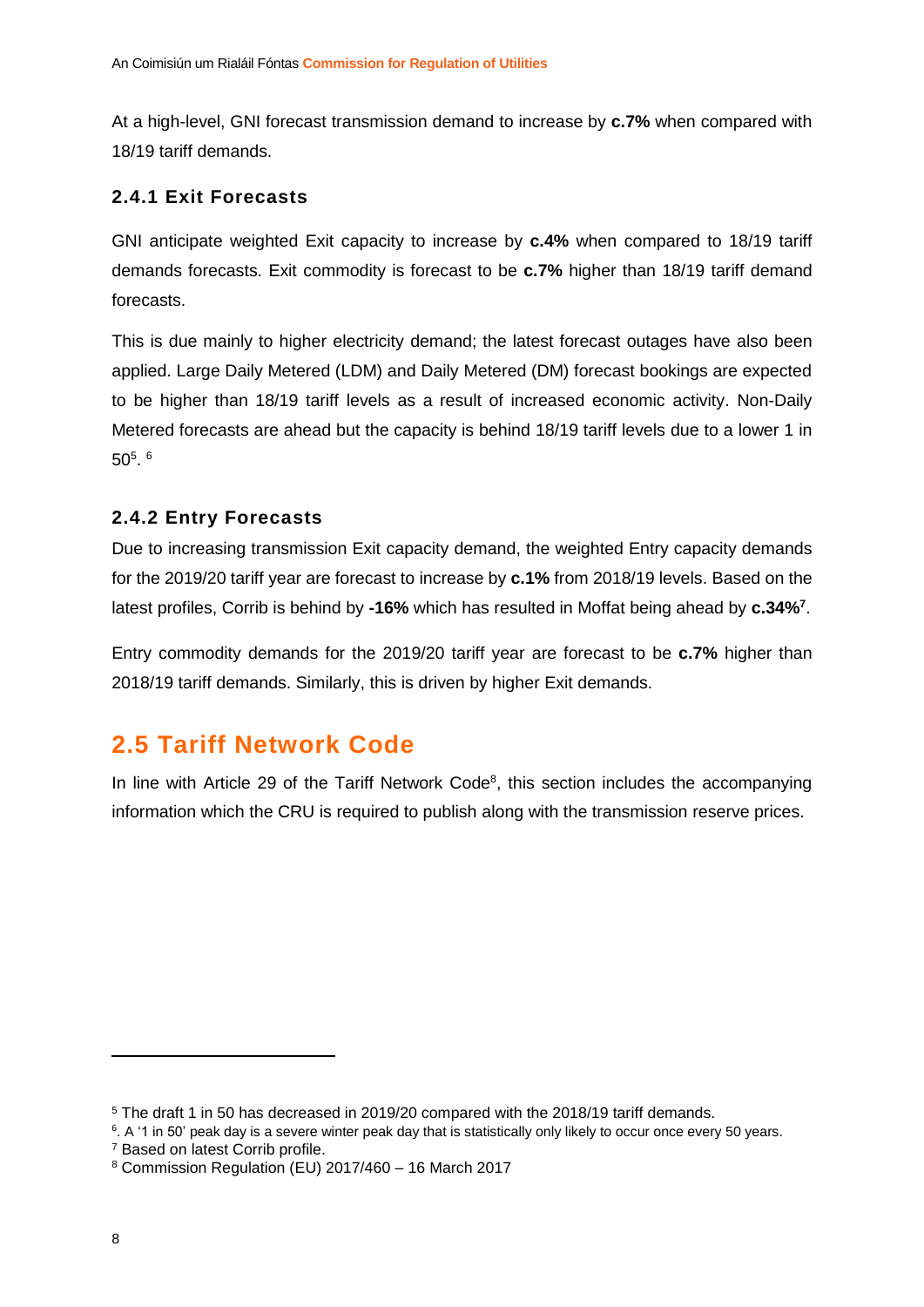### **2.5.1 Details of Multipliers and Seasonal Factors**

Multipliers and seasonal factors are applied to the reference prices to set the tariffs for non-yearly capacity products. The table below outlines the short-term multipliers which were updated as part of the CRU's Decision on the Harmonised Tariff Methodology for Gas<sup>9</sup>.

| <b>Month</b> | <b>Quarterly %</b> | <b>Monthly %</b> | Daily % |
|--------------|--------------------|------------------|---------|
| October      |                    | 12.81%           | 0.64%   |
| November     | 38.43%             | 12.81%           | 0.64%   |
| December     |                    | 17.08%           | 1.14%   |
| January      |                    | 29.89%           | 1.99%   |
| February     | 80.69%             | 34.16%           | 2.28%   |
| March        |                    | 25.62%           | 1.71%   |
| April        |                    | 12.81%           | 0.64%   |
| May          | 13.27%             | 0.97%            | 0.05%   |
| June         |                    | 0.97%            | 0.05%   |
| July         |                    | 0.97%            | 0.05%   |
| August       | 2.61%              | 0.97%            | 0.05%   |
| September    |                    | 0.97%            | 0.05%   |
| Total        | 135.0%             | 150.0%           | 279.44% |

## **2.5.2 Virtual Reverse Flow Tariffs**

Virtual Reverse Flow (VRF) is a 'reverse flow' service offered on a virtual interruptible basis, at the Interconnection Points, to enable Shippers to virtually flow gas from the Republic of Ireland (ROI) via Moffat and into ROI via Gormanston.<sup>10</sup> To date, the CRU has applied an interim charge for use of the VRF service. As part of the CRU's Decision on the Harmonised Transmission Tariff Methodology for Gas, tariffs have been set for the Moffat and Gormanstown VRF products based on the principles and requirements for standard interruptible capacity products set out in the European Tariff Network Code (EU 2017/460). The Gormanston VRF Entry tariff and the Moffat VRF Exit tariff that will prevail from 01 October 2019 to 30 September 2020 are set out in the Table 2.1 below.

1

<sup>9</sup> Reference for paper: [CRU19060](https://www.cru.ie/wp-content/uploads/2012/07/cer12143.pdf)

<sup>10</sup> For example, if there is a total nomination of 100 units of gas for delivery from GB to ROI and a gas shipper in Ireland wishes to virtually transport 10 units of gas from ROI to GB, these 10 units are netted off the 100 units, resulting in the delivery of 90 units into the ROI gas network.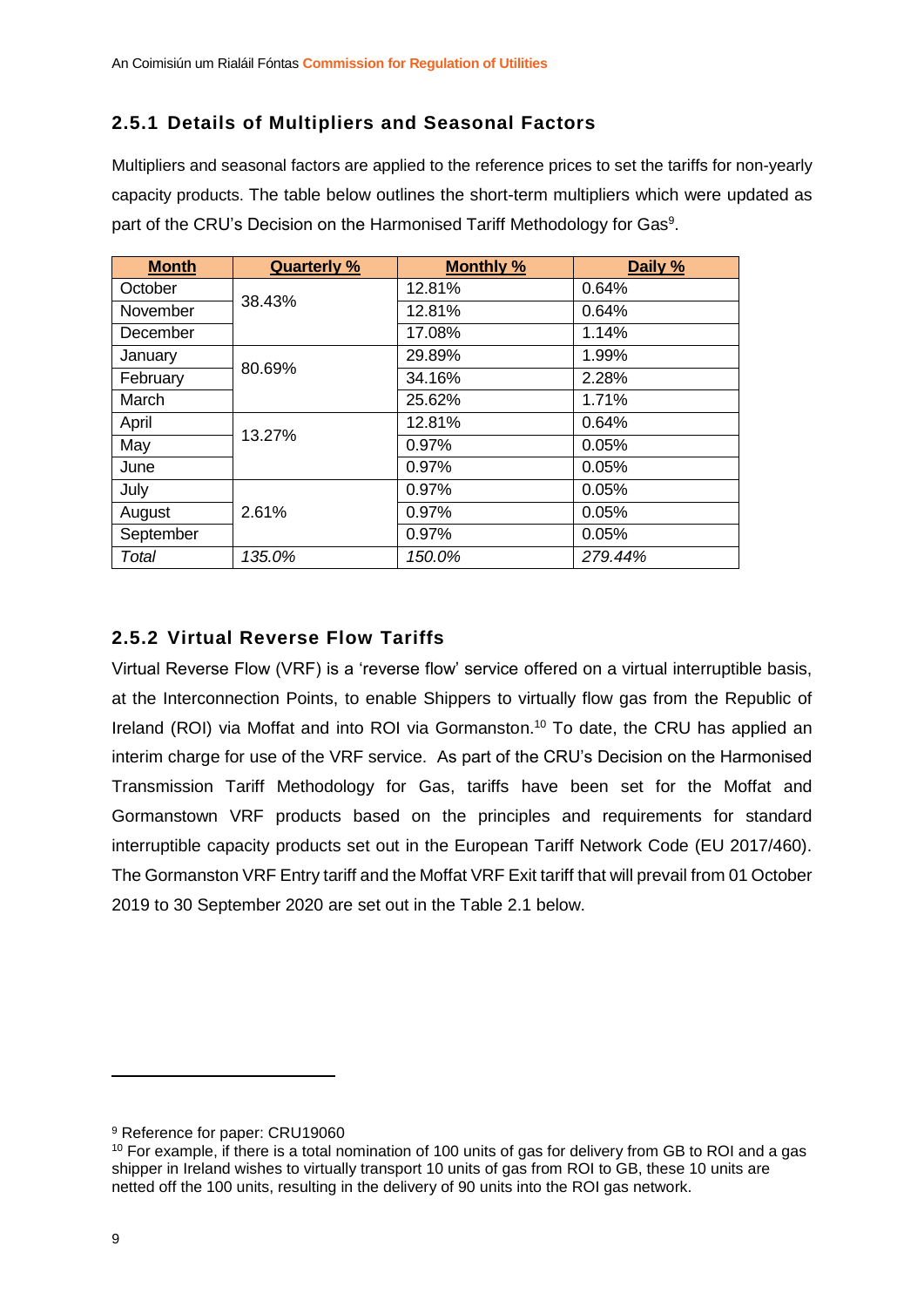#### **Table 2.1: VRF Tariffs 2019/20**

|                      |                                     | <b>Gormanston VRF Entry</b><br>€ | <b>Moffat VRF Exit</b><br>€ |
|----------------------|-------------------------------------|----------------------------------|-----------------------------|
| <b>Interruptible</b> | Capacity per peak day<br><b>MWh</b> | 65.110                           | 250.044                     |
|                      | <b>Commodity Per MWh</b>            | 0.103                            | 0.216                       |

## **2.5.3 Renewable Natural Gas (RNG) transmission entry point tariff**

As part of the CRU's Decision on the Harmonised Tariff Methodology for Gas, a single transmission entry tariff has been set for renewable natural gas, based on one 'notional entry point' that is derived from the average of three geographically dispersed locations in counties Cork, Galway and Meath. The renewable natural gas tariff that will prevail from 01 October 2019 to 30 September 2020 is set out in Table 2.3 below.

|  |  |  | Table 2.3 Biogas Tariff 2019/20 |
|--|--|--|---------------------------------|
|--|--|--|---------------------------------|

|                      |                           | <b>Renewable Natural Gas Entry</b> |
|----------------------|---------------------------|------------------------------------|
|                      |                           | €                                  |
| <b>Interruptible</b> | Capacity per peak day MWh | 92.775                             |
|                      | <b>Commodity Per MWh</b>  | 0.103                              |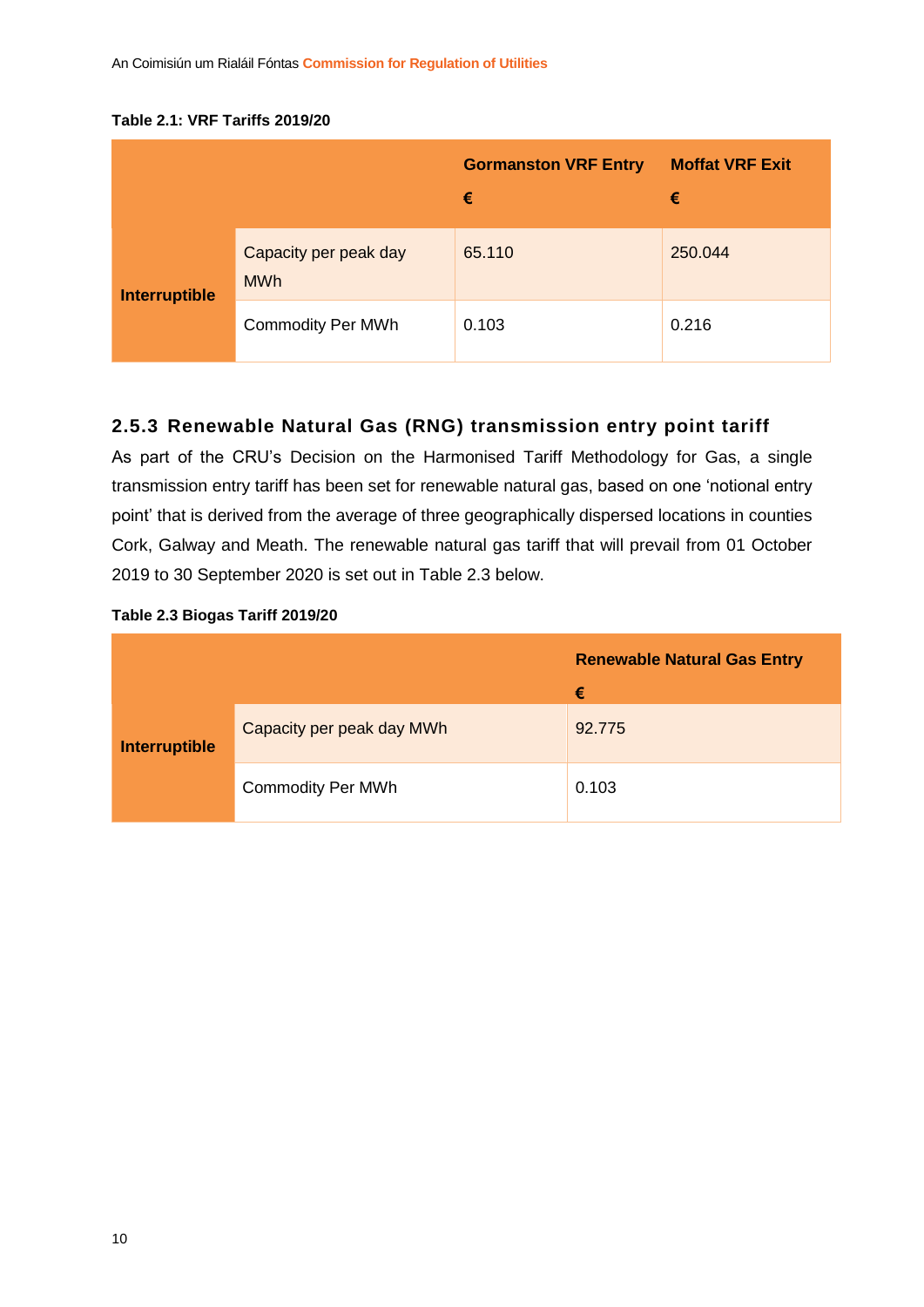# **3 CRU Decision on Transmission Tariffs for 2019/20**

Previous sections outlined the elements affecting the Transmission tariffs that will apply from 01 October 2019 to 30 September 2020. The CRU hereby directs GNI to implement the following tariffs from 01 October 2019 to 30 September 2020, based on an allowed revenue of **€176.65m.**

With these updated tariffs, the transportation cost of UK gas to RoI will decrease in nominal terms by c.**6.5%**. This is as a result of stronger demands at Exit and greater flows through Moffat. Transportation costs from Bellanaboy have fallen by c.**4%.**

|                    |                                    | <b>Bellanaboy</b><br>€ | <b>Inch</b><br><b>Production</b><br>$\epsilon$ | <b>Moffat</b><br>€ | <b>Exit</b><br>€ |
|--------------------|------------------------------------|------------------------|------------------------------------------------|--------------------|------------------|
| Firm <sup>11</sup> | Capacity per<br>peak day MWh       | 619.44212              | 105.557                                        | 301.345            | 367.658          |
|                    | <b>Commodity Per</b><br><b>MWh</b> |                        | 0.103                                          |                    | 0.216            |

#### **Table 3.1 Transmission Tariffs 2019/20**

#### **3.1.1 Interconnection Point Tariffs**

In addition, and as per CER/15/140 (per Decision 10), a Postalised Exit tariff does not apply to Interconnection Points. The GNI Matrix model produces the Exit tariff for Gormanston interconnection point, which is detailed in Table 3.2 below. Please note that for Moffat, the other Interconnection point on the Irish System, no flows are physically possible exiting the

**.** 

<sup>&</sup>lt;sup>11</sup> "Firm" means gas transmission capacity contractually guaranteed as uninterruptible by the transmission system operator.

<sup>&</sup>lt;sup>12</sup> This is composed of two elements; one to remunerate the Allowed Revenue of GNI (€118.89) plus a Corrib Linkline Element (€500.55), which will remunerate the revenues relating to the Corrib Linkline (Corrib Partners).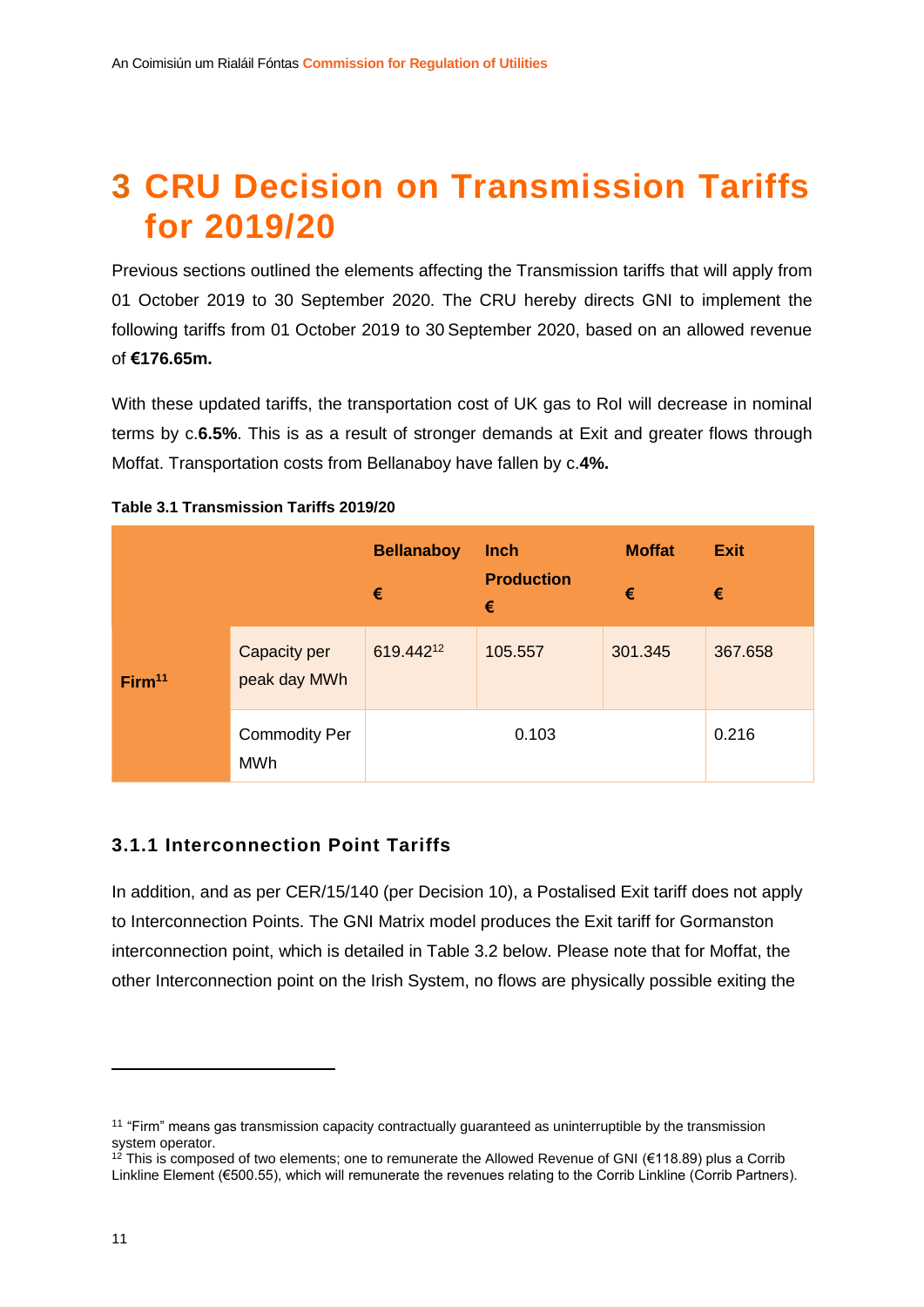system into Great Britain (GB). As such, no exit tariff applies. However, and as discussed previously, there is a tariff for virtual reverse flow into GB at this interconnection point.

#### **Table 3.2: Gormanston Tariffs**

| <b>Firm</b> | <b>Gormanston Exit Capacity</b>  | $\epsilon$ per peak day/MWh | 345.34 |  |
|-------------|----------------------------------|-----------------------------|--------|--|
|             | <b>Gormanston Exit Commodity</b> | $\epsilon$ per MWh          | 0.216  |  |

## **3.1 Next Steps**

It should be noted that, under Article 30 of the Tariff Network Code, a more detailed paper on the transmission will be published 30 days ahead of the tariff period, however the tariffs will not change. That paper will include: (1) methodology parameters related to technical characteristics of the transmission system; (2) Transmission System Operator revenue information (3) additional information related to tariff evolution and (4) the publication of a simplified transmission tariff model.